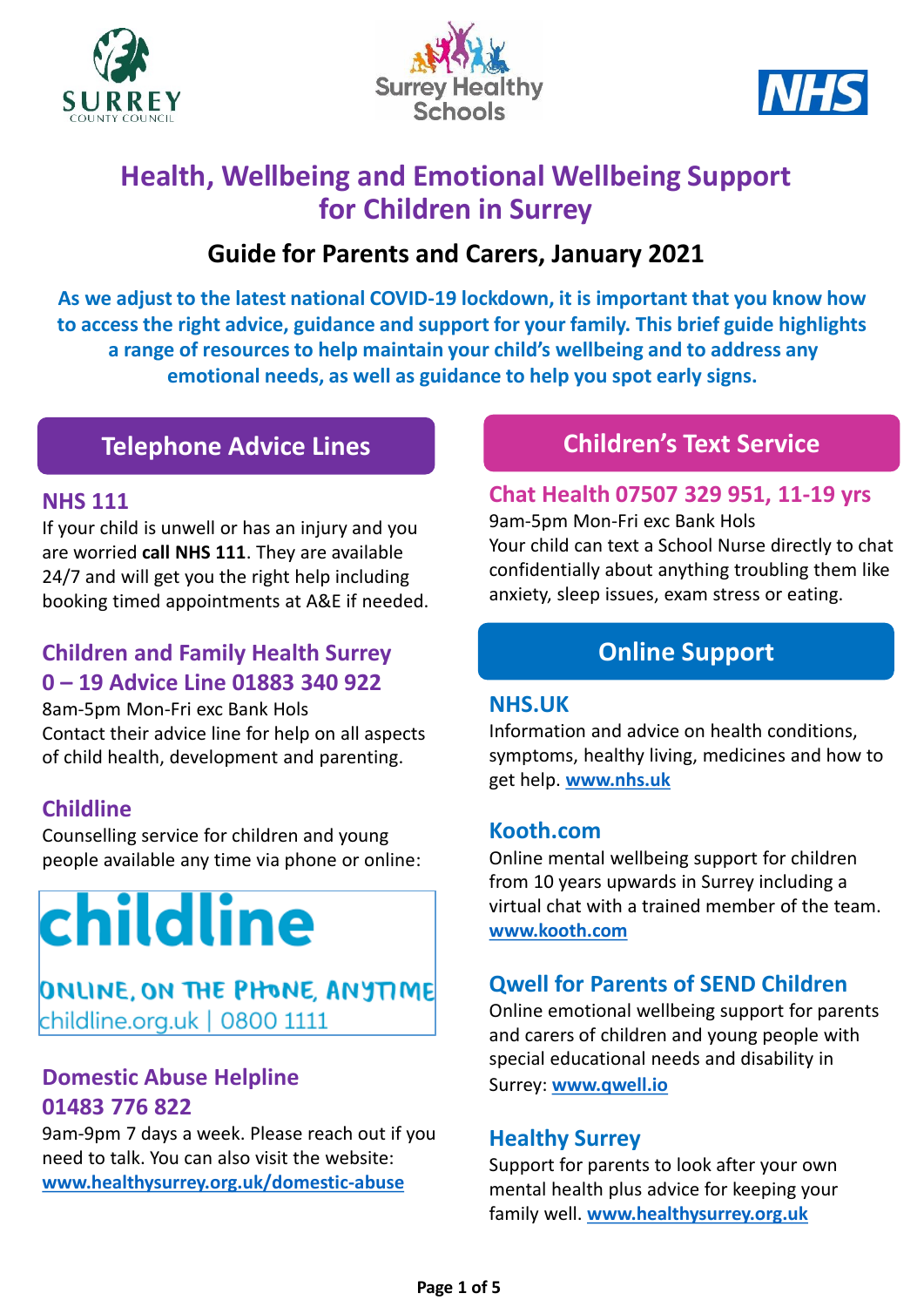#### **Every Mind Matters**

Advice for parents and carers on looking after your child's mental health and self care videos for young people.

**[www.nhs.uk/oneyou/every-mind-matters](http://www.nhs.uk/oneyou/every-mind-matters)**



#### **Young Minds**

Useful tips and ideas for how to support your children with worries or mental health problems**. youngminds.org.uk/find-help/for[parents/supporting-your-child-during-the](https://youngminds.org.uk/find-help/for-parents/supporting-your-child-during-the-coronavirus-pandemic/)coronavirus-pandemic/**

#### **MindEd for Families**

Advice and information from specialists and parents to help you understand what problems occur and what you can do best to support your family. **[www.minded.org.uk](http://www.minded.org.uk/)**

#### **Jigsaw South East**

Supports bereaved children and young people and those facing the loss of a loved one. **[www.jigsawsoutheast.org.uk](http://www.jigsawsoutheast.org.uk/)**

#### **The Surrey Wellbeing Partnership** is a

group of voluntary sector organisations working together to improve the wellbeing of Surrey children, young people and families. Contact **[surreywellbeingpartnership@outlook.com](mailto:surreywellbeingpartnership@outlook.com)** to link to your local charity or visit their Facebook page **[www.facebook.com/Surrey-Wellbeing-](http://www.facebook.com/Surrey-Wellbeing-Partnership-103386114667958)Partnership-103386114667958**

#### **COVID-19 Parents Resource Pack**

Surrey's Educational Psychology team has created a resource pack full of tips to help you cope with managing your children's remote learning, dealing with anxious feelings, coping with change, and ideas for wellbeing activities. **[search3.openobjects.com/mediamanager/](https://search3.openobjects.com/mediamanager/surrey/fsd/files/educational_psychology-_coronavirus_covid_resource_pack_1.pdf) surrey/fsd/files/educational\_psychology- \_coronavirus\_covid\_resource\_pack\_1.pdf**

#### **Free Online Parenting Guides**

Online guides to help you understand your child's or teenager's emotional development to improve your relationship.

**[childrenshealthsurrey.nhs.uk/services/](https://childrenshealthsurrey.nhs.uk/services/free-online-guides-families) free-online-guides-families**

#### **Rise Above**

Online films and info for young people on things they worry about but might not discuss such as body image, relationships and coping with unhelpful thoughts. **[www.riseabove.org.uk](http://www.riseabove.org.uk/)**

#### **Safe Space Health**

Physical, emotional and wellbeing health information in an accessible, fun and interactive way for 11 -14 yr olds. **[www.safespacehealth.uk](http://www.safespacehealth.uk/)**

#### **Family Learning**

Online parenting courses for parents and carers who are struggling to support their children with school, homework or behaviour issues.

**www.surreycc.gov.uk/schools-and[learning/adult-learning/courses/family-learning](http://www.surreycc.gov.uk/schools-and-learning/adult-learning/courses/family-learning)**



#### **Family Information Service**

Information and signposting for families in Surrey covering childcare, education, family finance and wellbeing plus COVID-19 resources. **[www.surreycc.gov.uk/people-and](https://www.surreycc.gov.uk/people-and-community/families)community/families**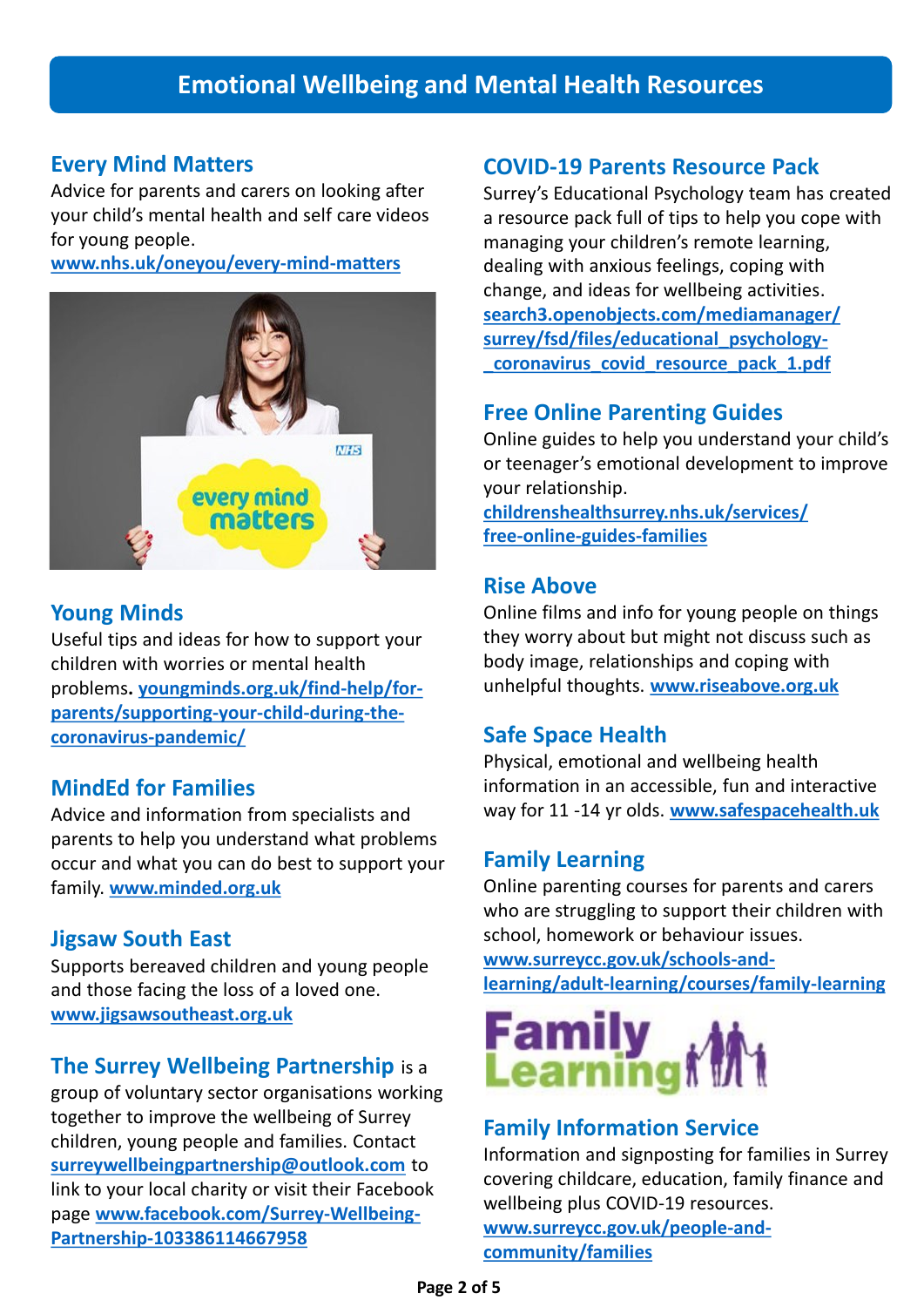## **Emotional Wellbeing and Mental Health Early Signs**

**Every child and young person feels low, angry or anxious at times. But when these feelings don't pass quickly or are affecting them significantly, it's good to get help.** 

**You know your child best, and what is normal for them, so if you're worried take a look at the self help resources in this guide or contact your school. Here are some of the signs to look out for.**

## **Early Signs for Children and Young People of All Ages**

Significant changes in behaviour

Ongoing difficulty sleeping

Withdrawing from social situations

Not wanting to do things they usually like

Self-harm or neglecting themselves

## **Signs for Primary School Children**

Marked withdrawal or not willing to speak

Anxious or obsessive behaviours

Significant over-activity compared to usual

Persistent difficulties getting on with other children

Preferring to play alone and not wanting to interact with family

Persistent tearfulness or unhappiness

Persistent aggression towards others

Night time bedwetting when previously dry at night



## **Signs for Secondary School Children**

Persistent low mood or unhappiness

Increased irritability over extended periods

Lack of energy for no obvious reason

Disturbed sleep

Increased anxiety

Withdrawn behaviour or social isolation

Reduced appetite or unusual eating behaviour

Reduced school performance or repeated truanting

Severe aggression or getting into trouble with authority

Poor concentration and attention

**For details on self help resources for you and your child, or for information on how to get in touch with a healthcare professional, see pages 2 and 5 of this guide.**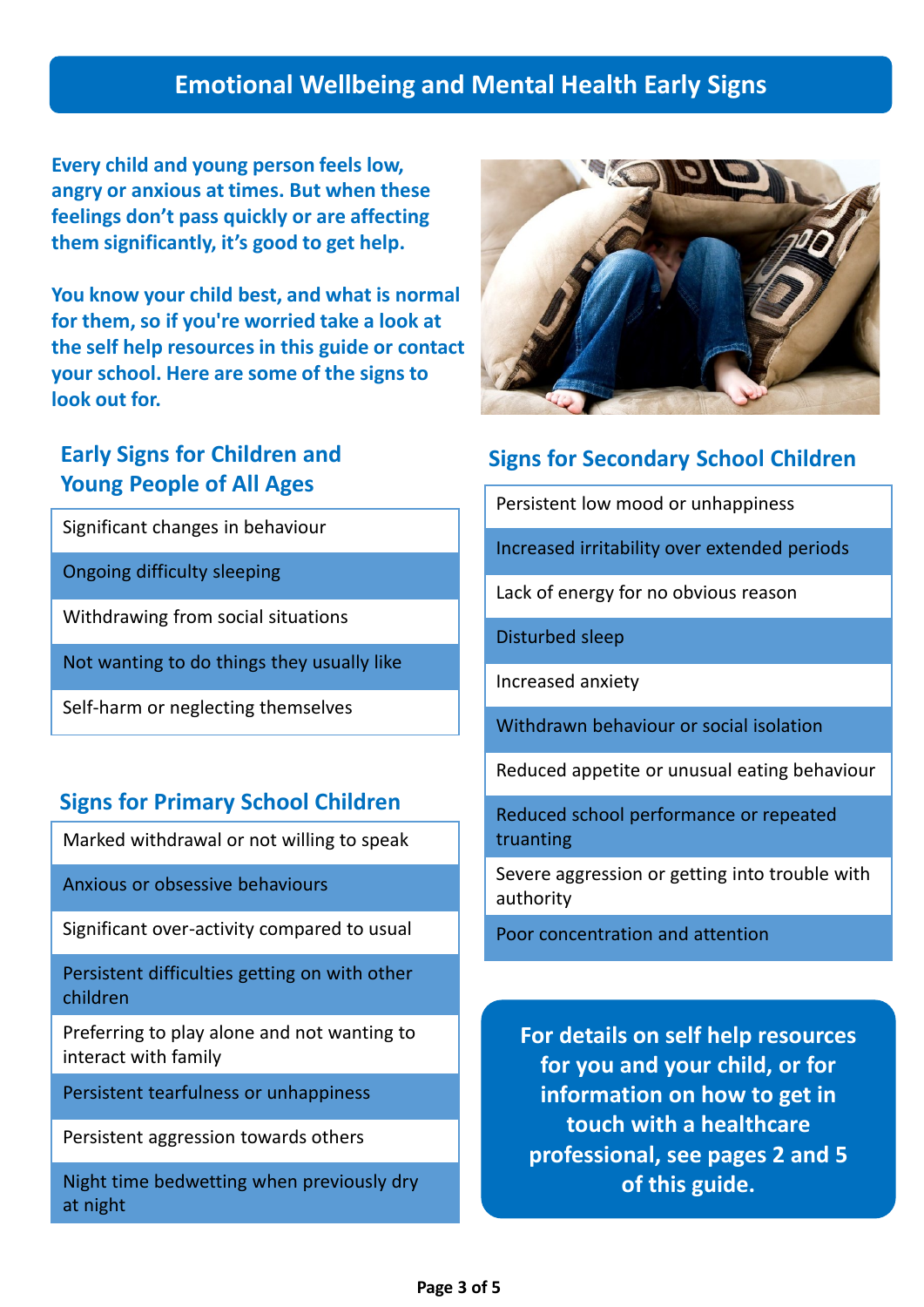## **Concerns About Eating and Eating Disorders Spotlight**

#### **What is an Eating Problem?**

Changes in your child's eating habits as they grow up are normal. They might want to eat healthy meals to improve their wellbeing or comfort eat when stressed. But if they aren't eating a regular balanced diet or become preoccupied with their body shape it could start to become a problem.

An eating problem is when eating habits become unhealthy, such as eating too much or eating too little, becoming controlling about what they eat and being unhappy, worried and preoccupied with things such as weight and shape. An eating problem may develop into an eating disorder.

#### **What is an Eating Disorder?**

Anyone can develop an eating disorder at any age. They can be a way of coping with feelings or situations that are making your child unhappy, angry, depressed, stressed, or anxious.

Some examples of eating disorders include avoidant/restrictive food intake, bulimia, binge eating, and anorexia. They are not always easy to recognise as they each have different symptoms. However there are some initial behaviours outlined below which can be an indication that you child may be developing an eating disorder.



**If you are worried about your child you should act quickly. Visit [www.beateatingdisorders.org.uk](http://www.beateatingdisorders.org.uk/) for online advice, information and telephone support 365 days per year, or contact your GP or school nurse.** 

#### **Eating Disorders – Know the First Signs**